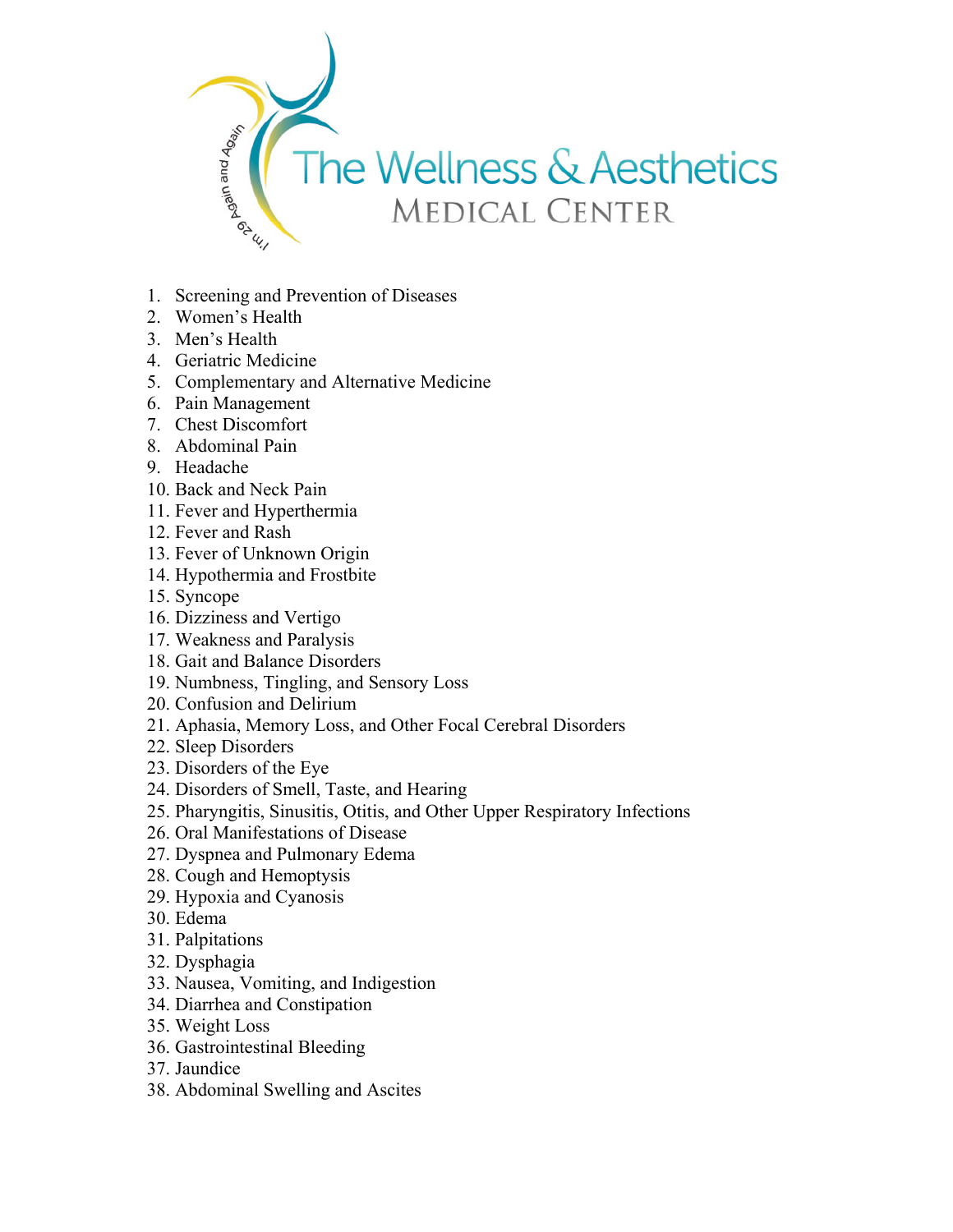- 39. Urinary Abnormalities
- 40. Fluid and Electrolyte Disturbances
- 41. Hypercalcemia and Hypocalcemia
- 42. Acidosis and Alkalosis
- 43. Sexual Dysfunction
- 44. Hirsutism and Virilization
- 45. Menstrual Disorders and Pelvic Pain
- 46. Skin Disorder
- 47. Eczema, Psoriasis, Cutaneous Infections, Acne, and Other Common Skin Disorders
- 48. Cutaneous Drug Reactions
- 49. Anemia and Polycythemia
- 50. Bleeding and Thrombosis
- 51. Enlargement of Lymph Nodes and Spleen
- 52. Genetic Testing and Counseling
- 53. Stem Cell Biology
- 54. Applications of Stem Cell Biology in Clinical Medicine
- 55. Tissue Engineering
- 56. Nutritional Requirements and Dietary Assessment
- 57. Vitamin and Trace Mineral Deficiency and Excess
- 58. Malnutrition and Nutritional Assessment
- 59. Enteral and Parenteral Nutrition Therapy
- 60. Biology of Obesity
- 61. Evaluation and Management of Obesity
- 62. Eating Disorders
- 63. Patient with Cancer
- 64. Prevention and Early Detection of Cancer
- 65. Iron Deficiency
- 66. Disorders of Hemoglobin
- 67. Infectious Diseases
- 68. Health Advice for International Travel
- 69. Infections of the Skin, Muscle, and Soft Tissues
- 70. Diagnosis and Treatment of Bacterial and Fungal Infections
- 71. ntraabdominal Infections and Abscesses
- 72. Acute Infectious Diarrheal Diseases and Bacterial Food Poisoning
- 73. Sexually Transmitted Infections: Overview and Clinical Approach
- 74. Infections in Transplant Recipients
- 75. Treatment and Prophylaxis of Bacterial Infections
- 76. Pneumococcal Infections
- 77. Staphylococcal Infections
- 78. Strepococcal and Enterococcal Infections
- 79. Helicobacter Pylori Infections
- 80. Salmonellosis
- 81. Shingellosis
- 82. Lyme Borreliosis
- 83. Chlamydial Infections
- 84. Viral Infections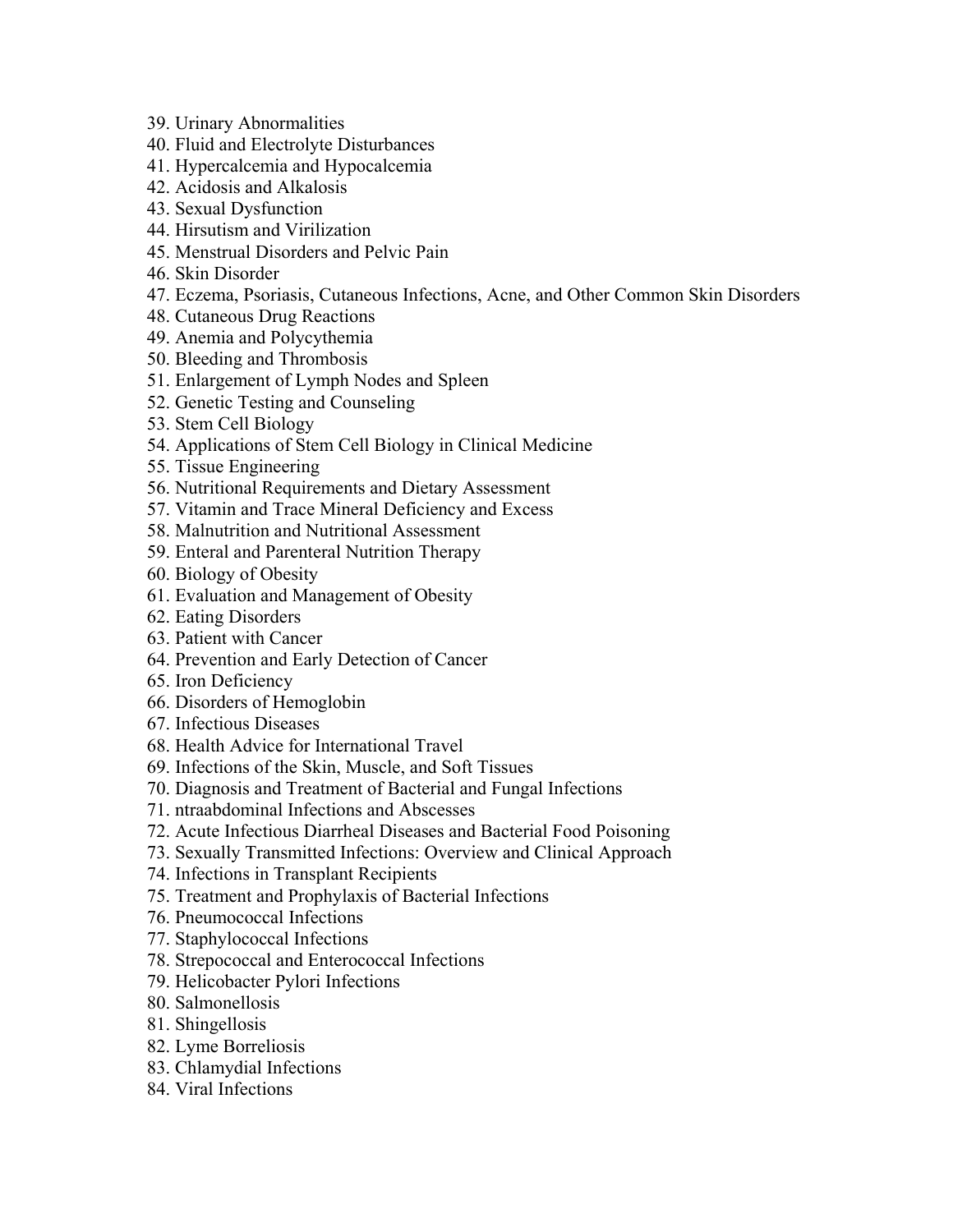- 85. Herpes Simplex Viruses
- 86. Varicella-Zoster Virus Infections
- 87. Epstein-Barr Virus Infections, Including Infectious Mononucleosis
- 88. Cytomegalovirus and Human Herpesvirus Types 6, 7, and 8
- 89. Common Viral Respiratory Infections and Severe Acute Respiratory Syndrome (SARS)
- 90. Human Immunodeficiency Virus Disease: AIDS and Related Disorders
- 91. Viral Gastroenteritis
- 92. Evaluation and management of Heart disease
- 93. Evaluation and management of Atherosclerosis
- 94. Evaluation and management of Metabolic Syndrome
- 95. Evaluation and management of Vascular Diseases of the Extremities
- 96. Evaluation and management of Pulmonary Hypertension
- 97. Evaluation and management of Respiratory Diseases
- 98. Asthma
- 99. Environmental Lung Disease
- 100. Pneumonia
- 101. Chronic Obstructive Pulmonary Disease
- 102. Interstitial Lung Diseases
- 103. Deep Venous Thrombosis and Pulmonary Thromboembolism
- 104. Disorders of the Pleura and Mediastinum
- 105. Disorders of Ventilation
- 106. Sleep Apnea
- 107. Evaluation and management of the Kidney Diseases
- 108. Nephrolithiasis
- 109. Urinary Tract Infections, Pyelonephritis, and Prostatitis
- 110. Urinary Tract Obstruction
- 111. Evaluation and management of Gastrointestinal Disease
- 112. Evaluation and management of Diseases of the Esophagus
- 113. Peptic Ulcer Disease and Related Disorders
- 114. Disorders of Absorption
- 115. Inflammatory Bowel Disease
- 116. Irritable Bowel Syndrome
- 117. Diverticular Disease and Common Anorectal Disorders
- 118. Mesenteric Vascular Insufficiency
- 119. Acute Intestinal Obstruction
- 120. Acute Appendicitis and Peritonitis
- 121. Approach to the Patient with Liver Disease
- 122. Evaluation of Liver Function
- 123. The Hyperbilirubinemias
- 124. Acute Viral Hepatitis
- 125. Toxic and Drug-Induced Hepatitis
- 126. Chronic Hepatitis
- 127. Alcoholic Liver Disease
- 128. Cirrhosis and Its Complications
- 129. Genetic, Metabolic, and Infiltrative Diseases Affecting the Liver
- 130. Diseases of the Gallbladder and Bile Ducts